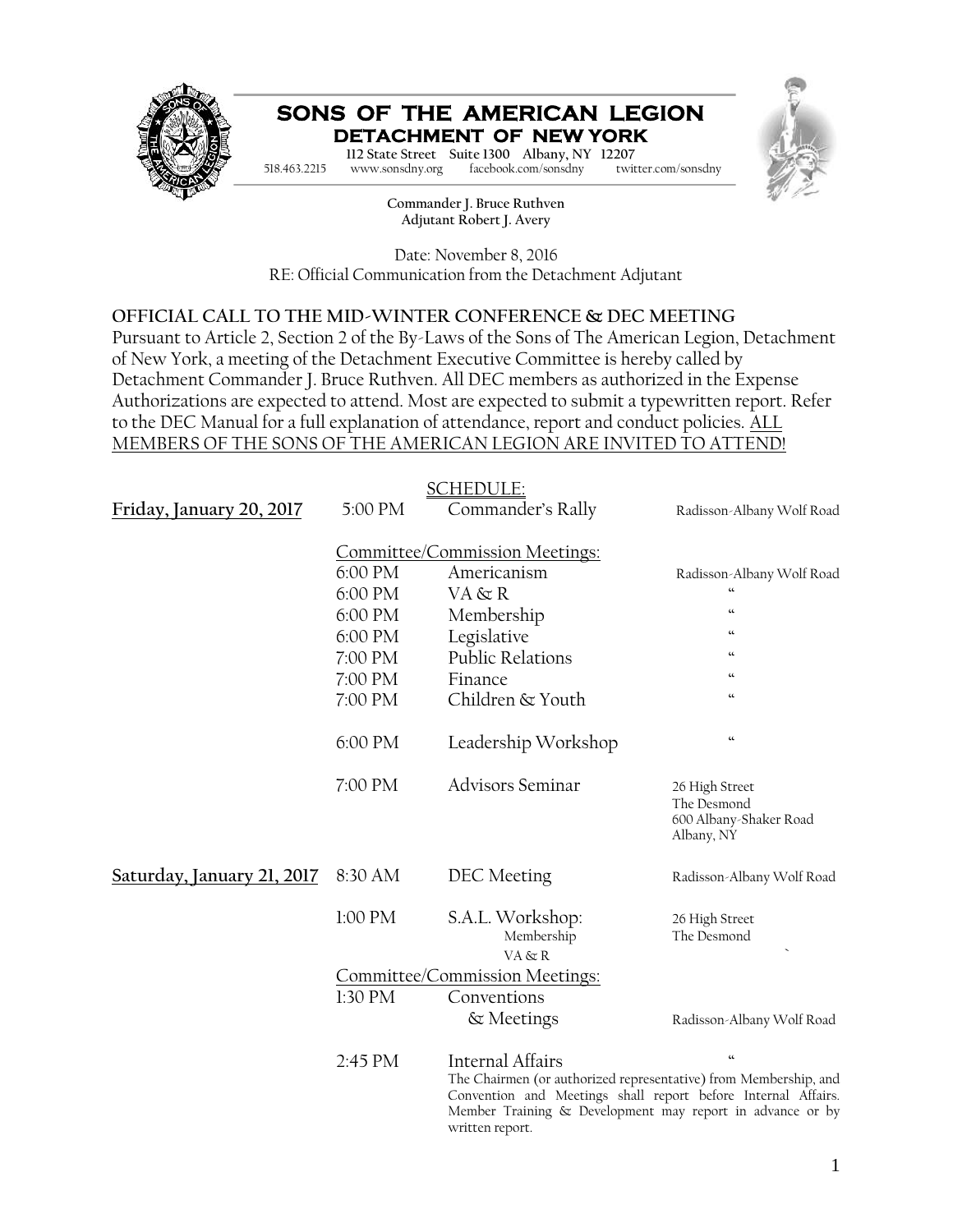#### Note: Meeting Room locations at the Radisson-Albany will be posted.

- Lodging: A block of rooms is being held at the Radisson-Albany, 205 Wolf Road, Albany, NY. The rooms are \$110.00/single/double. A Housing Form is included with this mailing, and MUST be used to obtain reservations. Deadline for reservations is 3:00 PM on December 22, 2016. Please bring your own tax-exempt form!
- Directions: Thruway Exit 24 to I-87 North (The Northway), take Exit 4. Turn right at the ramp to the Radisson-Albany, turn left off the ramp and left again at the light onto Albany-Shaker Road to reach The Desmond.

All Detachment Commission/Committee Chairmen or representative are expected to attend The American Legion Committee Meeting(s) of your Program and be prepared to provide a verbal Report to the DEC if possible. Other SONS members are encouraged to attend Legion Committee Meetings as well. All Legion Committee Meetings are held at The Desmond. The complete schedule for The American Legion is available on the Department website.

\*\*\*\*\*The Annual Department Mid-Winter Dinner will take place Saturday – January 21, 2017 with a reception at 6:00 pm followed by dinner at 7:00 pm. Those who wish to attend will be required to pay a nominal fee of \$30.00 which includes the reception, dinner, and gratuity. Only ticket holders will be allowed entrance to this affair. Enclosed is a dinner reservation form. Please return your dinner reservation and check to Department Headquarters. Tickets will be issued on a first-come, first-served basis. As last year's dinner was a sell-out with over 600 attending, we advise you to make your reservation early. Tickets must be picked up before 4:00 pm January 21, 2017 at The American Legion Office, Room 112, The Desmond.

#### MID-WINTER REPORTING PROCEDURES

All Chairmen will give their reports before the Executive Committee, including Americanism, Children & Youth, Finance, Internal Affairs (including Membership, Conventions & Meetings and Member Training & Development), Legislative, Public Relations and VA & R. Detachment Officers will also be reporting.

Pre-Submitted Reports:

The following will send their reports directly to the Adjutant who will consolidate and make copies for distribution at the Meeting:

ALL District Commanders Commander's Advisory

The deadline for pre-submitted reports is January 10, 2017............. NO EXCEPTIONS! If at all possible please email your report preferably in Microsoft Word format.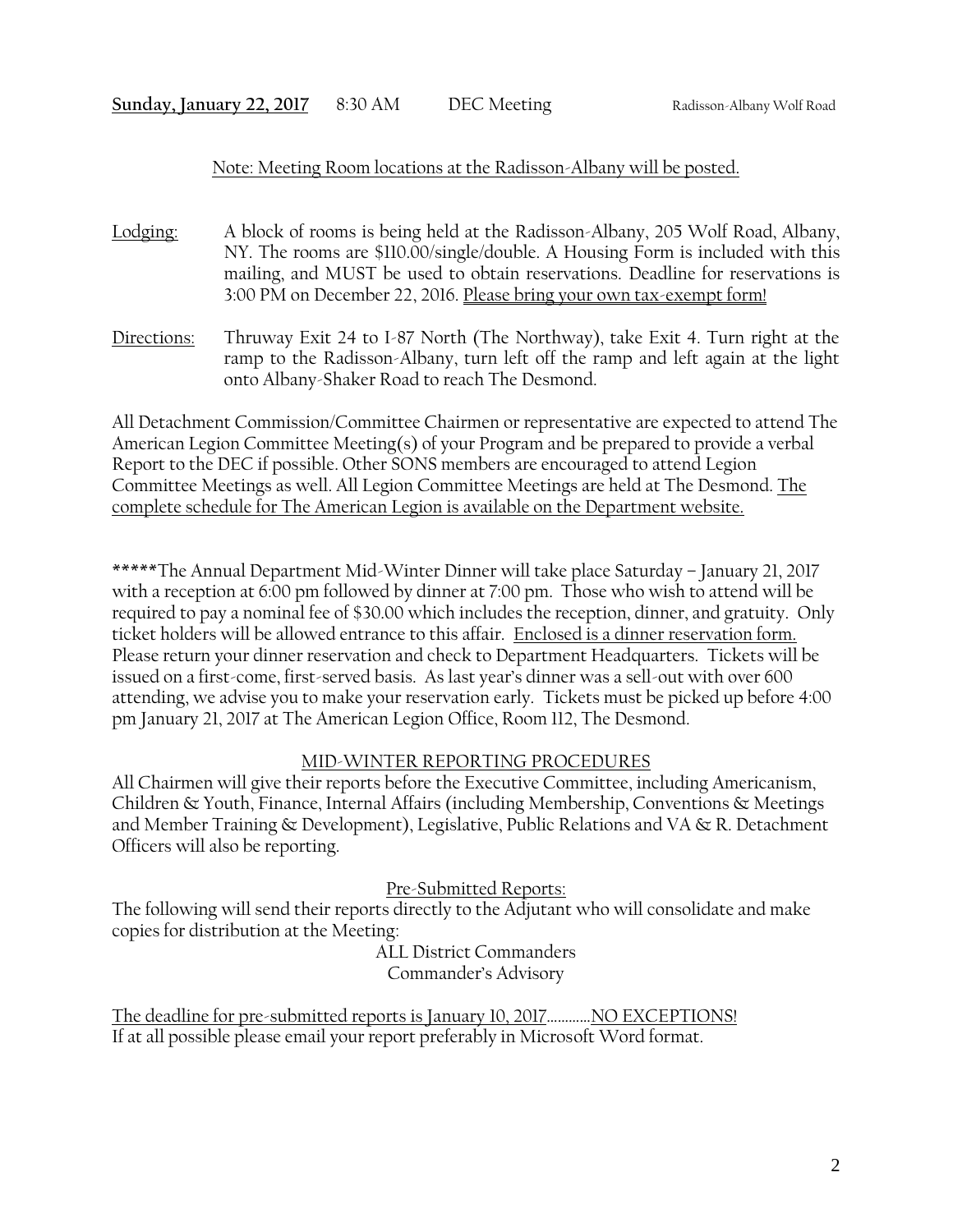# **Sons of The American Legion DETACHMENT OF NEW YORK**

**Mid – Winter 2017 Housing Form**



**Date: January 20-22, 2017**

**Meeting or Convention Name: SONS OF THE AMERICAN LEGION**

**Room Rates: \$110.00 Single (1 person) \$110.00 Double (2 persons)**

**Note: The Radisson-Albany is a 100% Non-Smoking facility.**

*Reservations must be received prior to: 3:00 PM / December 22, 2016*

**\_\_\_\_\_\_\_\_\_\_\_\_\_\_\_\_\_\_\_\_\_\_\_\_\_\_\_\_\_\_\_\_\_\_\_\_\_\_\_\_\_\_\_\_\_\_\_\_\_\_\_\_\_\_\_\_\_\_\_\_\_\_\_\_\_\_\_\_\_\_\_\_\_\_\_\_\_\_\_\_\_**

**New York State and county taxes not included ONE FORM PER ROOM REQUEST!**

**A first nights room deposit OR credit card guarantee is required for each reservation request. A 72 hour cancel notice is required for refund of deposit monies.**

| Deposit Enclosed             |                          |  |
|------------------------------|--------------------------|--|
| Credit Card $#$              |                          |  |
| Expiration date:             |                          |  |
| Check out time $-12:00$ Noon | Check in time $-4:00$ PM |  |

| Name:               |  |
|---------------------|--|
| Address:            |  |
| City, State, Zip    |  |
| Daytime Telephone ( |  |
| Arrival Date        |  |
| $\#$ persons        |  |
| Departure Date      |  |
| Sharing with        |  |

**PLEASE RETURN THIS FORM DIRECTLY TO THE HOTEL:**

**Radisson-Albany 205 Wolf Road Albany, NY 12205-1124 ( 518 ) 458-7250**

**or FAX to: ( 518 ) 458-7377 or EMAIL to:** prowe@innercirclehotels.com **Attn: Reservations**